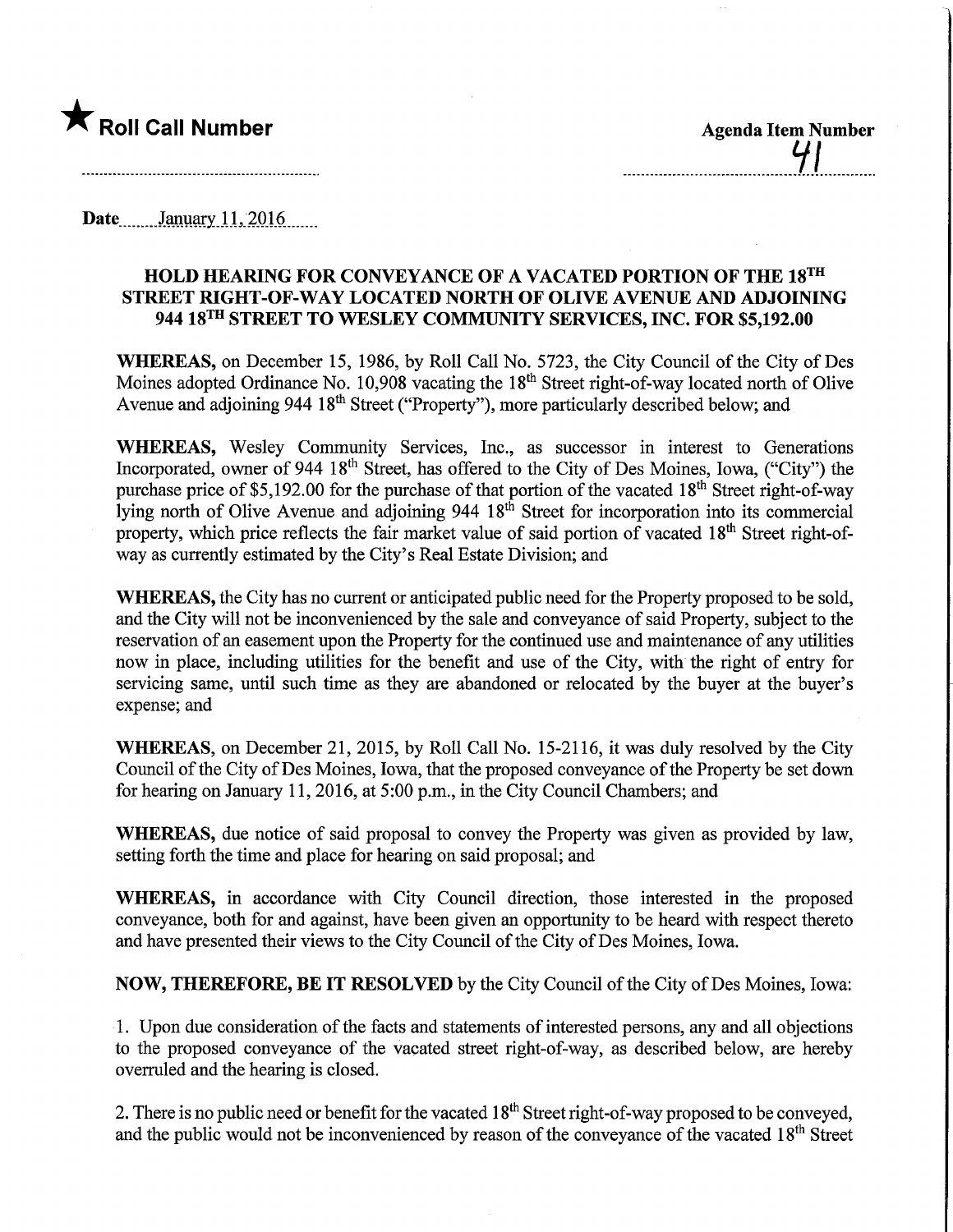

Date........January.l.L.2016.

right-of-way located north of Olive Avenue and adjoining 944 18th Street, legally described as follows, to Wesley Community Services, Inc. for \$5,192.00, and said conveyance be and is hereby approved, subject to reservation of easements therein:

THE WEST HALF (1/2) OF THE VACATED 18<sup>TH</sup> STREET RIGHT OF WAY LYING SOUTH OF THE WESTERLY EXTENSION OF THE NORTH LINE OF LOT 18, BLOCK 1, GLENDALE, AN OFFICIAL PLAT, SAID NORTH LINE ALSO BEING THE SOUTH LINE OF SCHOOL STREET RIGHT OF WAY, AND LYING NORTH OF THE WESTERLY EXTENSION OF THE SOUTH LINE OF LOT 10 IN SAID BLOCK 1, SAID SOUTH LINE ALSO BEING THE NORTH LINE OF OLIVE AVENUE RIGHT OF WAY, ALL NOW INCLUDED IN AND FORMING A PART OF THE CITY OF DES MOINES, POLK COUNTY, IOWA, AND CONTAINING APPROXIMATELY 6,922 SQUARE FEET.

3. The Mayor is authorized and directed to sign the Offer to Purchase and Quit Claim Deed for the conveyance as identified above, and the City Clerk is authorized and directed to attest to the Mayor's signature.

4. Upon proof of payment of the consideration plus \$113.00 for publication and recording costs, the City Clerk is authorized and directed to forward the original of the Quit Claim Deed, together with a certified copy of this resolution and of the affidavit of publication of the notice of this hearing, to the Real Estate Division of the Engineering Department for the purpose of causing said documents to be recorded.

5. The Real Estate Division Manager is authorized and directed to forward the original of the Quit Claim Deed, together with a certified copy of this resolution and of the affidavit of publication of the notice of this hearing, to the Polk County Recorder's Office for the purpose of causing these documents to be recorded.

6. Upon receipt of the recorded documents back from the Polk County Recorder, the Real Estate Division Manager shall mail the original of the Quit Claim Deed and copies of the other documents to the grantees.

7. Non-project related land sale proceeds are used to support general operating budget expenses: Org-EG064090.